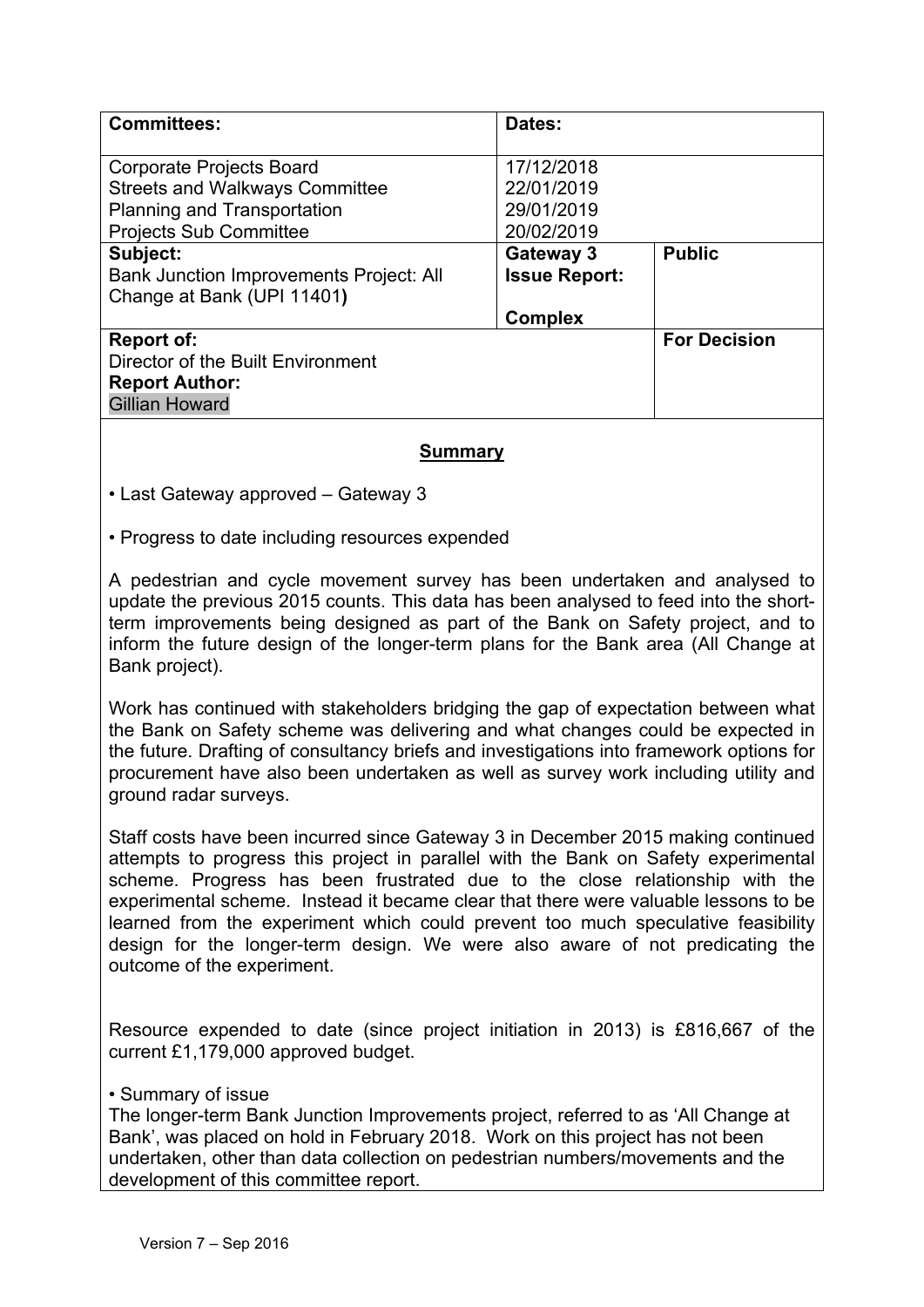This report seeks to:

- Restart the Bank Junction Improvements project (All change at Bank);
- Align it with the changes in the corporate project management processes and governance;
- Incorporate the corporate plan outcomes; and
- Seek Members guidance on the trajectory of change desired at Bank to focus the design efforts and minimise the length of the programme.

#### • Proposed way forward

To formally restart the project with a specific design focus and for a further report in April/May 2019 to be prepared on that basis. This will set out the expected milestones for the project, scenario tests to be undertaken, anticipated public engagement activities and expected costs to reach Gateway 4. As part of this subsequent report the scenarios will include proposed options for the types of vehicle to pass through the junction.

### Total Estimated Cost

£4-18 million

(depending upon the strategic option chosen from this report and the subsequent design investigations. The subsequent work will identify options for Members to choose between which will vary in cost and 'look and feel'. Given the challenge of building over an exisiting London Underground structure, even fairly minor alterations to kerb lines for example, may still be complex to achieve .)

### **Recommendations**

Members of all Committees to:

- 1. Approve for the Bank Junction Improvements Project (All Change at Bank) to be formally restarted.
- 2. Approve the Project Objectives in paragraph 13 continue to be relevant to align with the wording of the Corporate plan.
- 3. Note change to governance arrangements of the existing Project Board into a stakeholder working group, and the creation of a new internal Project Board
- 4. Proceed with feasibility design of Strategic Option 2 (semi pedestrian priority with some vehicle movement) to a Gateway 4 report. This next phase of work will investigate different options for highways alignment, design of public realm and vehicle mix to inform the Gateway 4 report.
- 5. Note the options for procurement routes to include the option of any applicable framework contract (paragraph 44 and Appendix 6).

For Members of Streets and Walkways and Planning and Transportation Committee only to:

6. Note that Streets and Walkways will remain the nominated client Committee for future reports on this project, with escalation to Planning and Transportation Committee as required.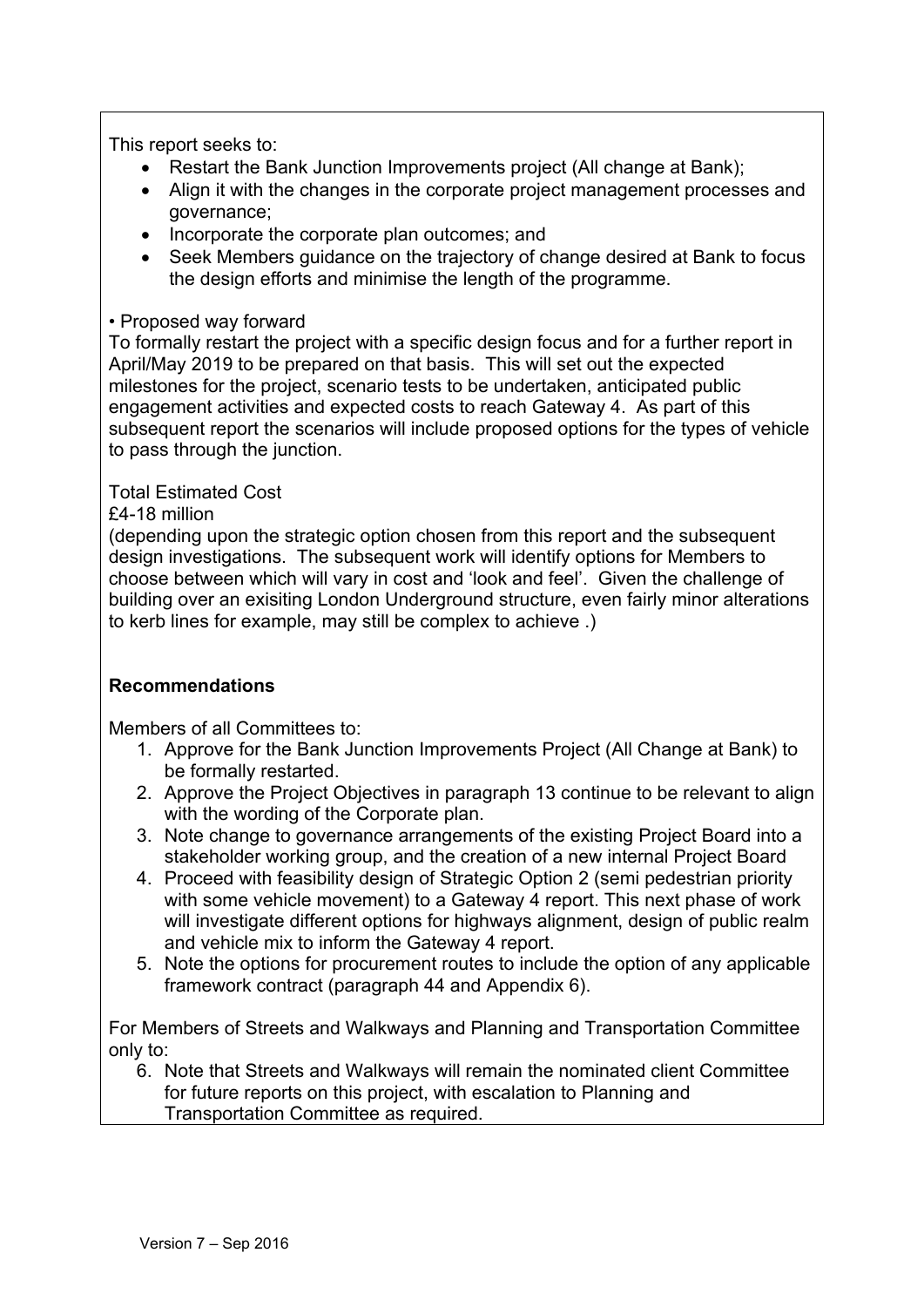# **Main Report**

| 1. Issue description | 1. There are five issues that need to be considered as part of<br>this report. Firstly, the project needs to be formally restarted<br>following the February 2018 report, when it was put on hold.                                                                                                                                                                                                                                                                                                                                                                                                                               |
|----------------------|----------------------------------------------------------------------------------------------------------------------------------------------------------------------------------------------------------------------------------------------------------------------------------------------------------------------------------------------------------------------------------------------------------------------------------------------------------------------------------------------------------------------------------------------------------------------------------------------------------------------------------|
|                      | 2. Secondly, it is prudent to confirm the original project<br>objectives are still relevant. The project has been on hold<br>and the Bank on Safety experiment has been made<br>permanent, changing the baseline for the future project both<br>in terms of data and timescale. There is also a need to<br>ensure that any future project helps to deliver the Corporate<br>Plan outcomes.                                                                                                                                                                                                                                       |
|                      | 3. Thirdly, confirmation of whether Streets and Walkways Sub or<br>Planning and Transportation Committee will retain the day to<br>day overview and decision making of this project's<br>development is needed. The reporting lines were enhanced<br>for the Bank on Safety scheme due to the political nature of<br>project.                                                                                                                                                                                                                                                                                                    |
|                      | 4. Fourthly, prior to the project being put on hold, the existing<br>governance arrangements had a Project Board. The Project<br>Board consists largely of external stakeholders. However,<br>looking forward this grouping will not be the correct forum to<br>make project related decisions (those outside of Committee<br>decision making). It is therefore proposed to dissolve the<br>current Project Board and to regroup the external<br>stakeholders as a working party. This would retain the ability<br>to continue to engage regularly with these stakeholders and<br>seek their opinion on options as they develop. |
|                      | 5. It is proposed to create a new Project Board consisting of<br>internal officers who are able to take and action decisions on<br>behalf of the City Corporation (that do not require committee<br>approval). This will extend to Transport for London (TfL)<br>representation as necessary.                                                                                                                                                                                                                                                                                                                                    |
|                      | 6. And lastly, establishing the appetite for change at Bank<br>Junction. Whilst the Bank on Safety scheme has provided<br>many lessons and delivered a safer environment, it was<br>developed as an interim measure to reduce the probability of<br>collisions. With growing numbers of pedestrians and cyclists<br>through the junction, the impact of the change will not sustain<br>the level of safety improvement required in the longer term.                                                                                                                                                                              |
|                      | 7. This report presents to Members three strategic options for<br>the direction this longer-term vision for Bank could take.<br>Within each option there are numerous variations that can be<br>explored in terms of the space created and type of movement                                                                                                                                                                                                                                                                                                                                                                      |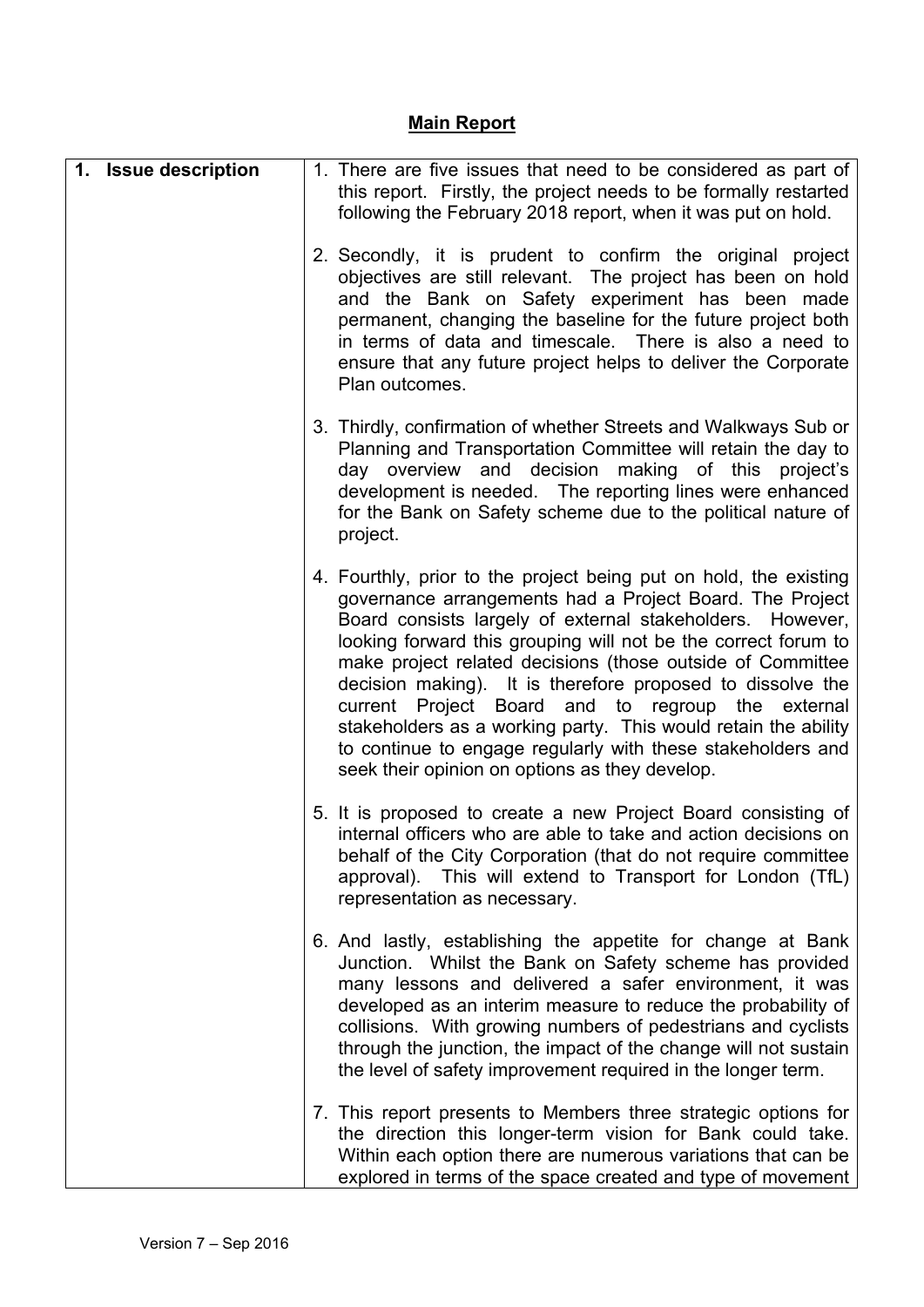|                        | undertaken. The range of cost within each strategic option is<br>dependent upon the design decision taken by Members at a<br>later date. However, this longer-term vision risks not being<br>achieved at the pace required to meet the growth of the City's<br>daytime population. London Underground's Bank Station<br>Capacity Upgrade is due to complete in 2022; It is possible<br>that construction of the final scheme at Bank Junction will not<br>complete before its opening. To minimise this risk, the<br>following report seeks a decision from Members to focus the<br>next phase of work to a particular direction of change. |
|------------------------|---------------------------------------------------------------------------------------------------------------------------------------------------------------------------------------------------------------------------------------------------------------------------------------------------------------------------------------------------------------------------------------------------------------------------------------------------------------------------------------------------------------------------------------------------------------------------------------------------------------------------------------------|
| 2. Last approved limit | £1,179,000                                                                                                                                                                                                                                                                                                                                                                                                                                                                                                                                                                                                                                  |
| 3. Options             | 8. Following the introduction of the Bank on Safety scheme as a<br>permanent measure in September 2018, the focus has turned<br>to ensuring that the longer-term project, known as All Change<br>at Bank, is delivered.                                                                                                                                                                                                                                                                                                                                                                                                                     |
|                        | 9. Following the current corporate project management review,<br>and the approval of the Corporate Plan, it is proposed to<br>make some adjustments before this project is restarted to<br>better align the project with these. Given the baseline, in<br>terms of data and timeframes, has also changed with the<br>introduction of the Bank on Safety scheme, it is appropriate to<br>review the objectives and governance of the longer-term<br>project.                                                                                                                                                                                 |
|                        | <b>Project Objectives</b><br>10. The likely completion of the All Change at Bank project is still<br>several years away. It is important that the objectives are<br>meaningful and help to deliver the corporate priorities and<br>policies. Members are requested to agree some small<br>changes to the projects existing objectives to better align the<br>wording with the current Corporate Plan outcomes. This will<br>assist with measuring progress against these.                                                                                                                                                                   |
|                        | 11. The substantive meaning of the objectives remain the same<br>as the pressures for the junction and surrounding area remain<br>relatively unchanged. Although improvement in casualties<br>and air quality have been realised during the Bank on Safety<br>experiment, there is still a lot that can be done to further<br>improve these.                                                                                                                                                                                                                                                                                                |
|                        | 12. The current agreed objectives headings are:                                                                                                                                                                                                                                                                                                                                                                                                                                                                                                                                                                                             |
|                        | A. To reduce casualties;<br>B. Reduce pedestrian crowding levels;<br>C. Improve air quality; and<br>D. Improve the perception of 'place' $-$ as a place to<br>spend time in rather than to pass through.                                                                                                                                                                                                                                                                                                                                                                                                                                    |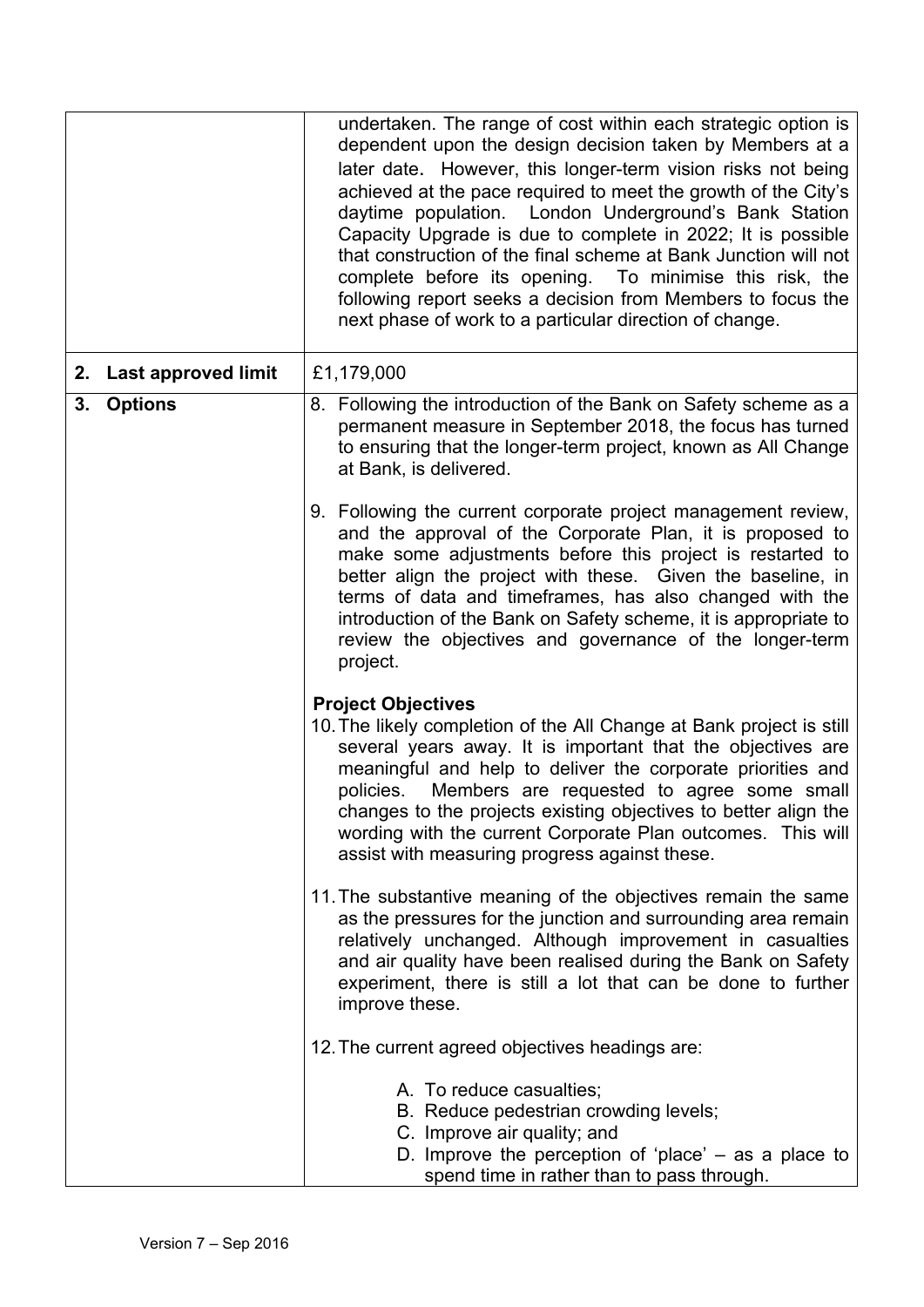| 13. It is suggested that moving forward the objectives be placed |  |  |  |  |
|------------------------------------------------------------------|--|--|--|--|
| under the Corporate Plan headings and outcomes of:               |  |  |  |  |

| <b>Bank Junction</b><br><b>Improvements</b><br>Project<br><b>Objectives</b>                                                      | Corporate<br><b>Plan Aim</b>                 | Corporate<br>Plan<br><b>Outcome</b>                                                                                | Corporate<br><b>Plan</b><br>High-<br>level activity                                                                           |
|----------------------------------------------------------------------------------------------------------------------------------|----------------------------------------------|--------------------------------------------------------------------------------------------------------------------|-------------------------------------------------------------------------------------------------------------------------------|
| A - To continue<br>reduce<br>to<br>casualties                                                                                    | Contribute to<br>flourishing<br>a<br>society | $1 - People$<br>are safe and<br>feel safe                                                                          | $C -$ Protect<br>consumers<br>and users of<br>building,<br>streets<br>and<br>public<br>spaces.                                |
| <b>B</b> - To reduce<br>pedestrian<br>crowding levels                                                                            | Shape<br>outstanding<br>environments         | $9 - We are$<br>digitally and<br>physically<br>well-<br>connected<br>and<br>responsive                             | $D -$ Improve<br>the<br>experience<br>of arriving in<br>moving<br>and<br>through<br>our<br>spaces.                            |
| C - To improve<br>air quality                                                                                                    | Shape<br>outstanding<br>environments         | We<br>11<br>clean<br>have<br>air, land and<br>water and a<br>thriving and<br>sustainable<br>natural<br>environment | $A -$ Provide<br>clean<br>a<br>environment<br>drive<br>and<br>the<br>down<br>negative<br>effects of our<br>own<br>activities. |
| D - To improve<br>perception<br>the<br>of place as a<br>place to spend<br>in<br>rather<br>time<br>than<br>to<br>pass<br>through. | Shape<br>outstanding<br>environments         | 12<br>Our<br>$\equiv$<br>spaces<br>are<br>secure,<br>resilient and<br>well<br>maintained                           | $\overline{A}$ – Maintain<br>our buildings,<br>streets<br>and<br>public<br>spaces<br>to<br>high<br>standards.                 |

14.The above high-level key outcomes from the Corporate Plan will help to be delivered by the All Change at Bank project to varying degrees depending upon the direction of travel Members wish to take for the long-term project. There will also be other corporate outcomes not mentioned above that this project may contribute towards, but which are not part of the project's key objectives.

15.Linking the objectives to existing targets such as for A) vision zero, will also align the project with the draft City Transport Strategy which, following public consultation, is expected to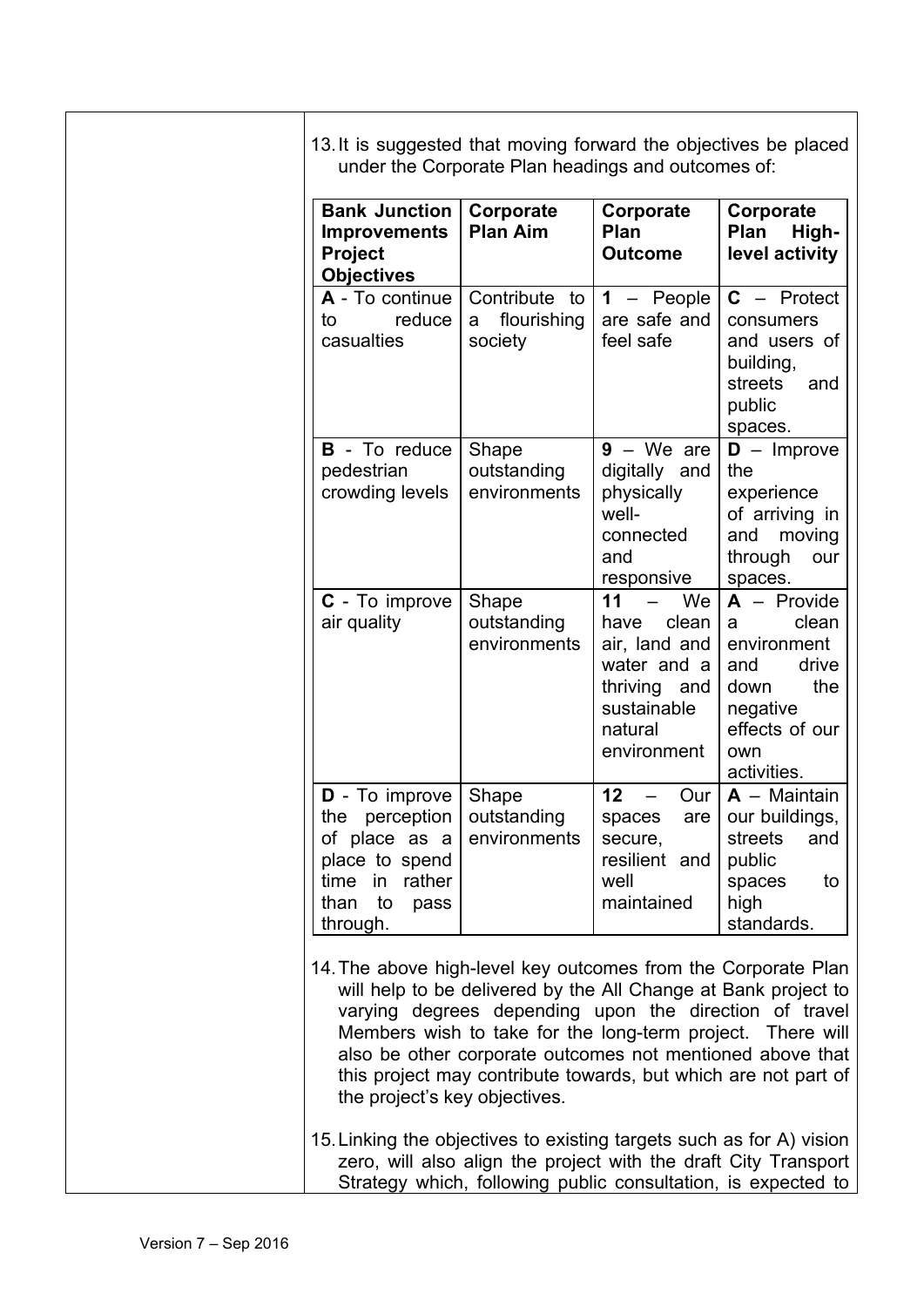| be adopted in March 2019.                                                                                                                                                                                                                                                                                                                                                                                                                                                                                                                                                                                                                                                                                                                                                                                             |
|-----------------------------------------------------------------------------------------------------------------------------------------------------------------------------------------------------------------------------------------------------------------------------------------------------------------------------------------------------------------------------------------------------------------------------------------------------------------------------------------------------------------------------------------------------------------------------------------------------------------------------------------------------------------------------------------------------------------------------------------------------------------------------------------------------------------------|
| <b>Client Committee</b><br>16. With the nature of the Bank on Safety experimental scheme,<br>there was a very high level of scrutiny across the committee<br>This was, on occasions, outside of the usual<br>system.<br>committee procedure for projects. Whilst it is understood that<br>the future of Bank continues to be a topic that interests many<br>people, it is assumed that the 'All Change at Bank' project will<br>go back to the project reporting structure outlined in the<br>gateway approval process, with Streets and Walkways being<br>the 'service committee'. However, should issues be raised<br>which fall into the remit of other committees, or it is felt by the<br>Chairmen of the parent committees that a matter should be<br>referred up, then this can be undertaken as is necessary. |
| <b>Project Board</b><br>17. As part of the governance review, it is suggested that the<br>existing Project Board is dissolved in its current form. This is<br>to ensure that the project continues to be set up within<br>corporate guidelines. The board currently has a number of<br>external stakeholders and it is suggested to reintroduce the<br>group with a new terms of reference as a stakeholder working<br>group instead.                                                                                                                                                                                                                                                                                                                                                                                 |
| 18. This would continue the level of transparency that the project<br>has shared with the local stakeholders, such as the Bank of<br>England, Royal Exchange and the City Property Association.<br>It would also give the project team the opportunity to have an<br>internal Project Board which is best placed to make<br>necessary decisions for the project. The new Project Board<br>will also require Transport for London's involvement, as some<br>decision making will be for them to also act on.                                                                                                                                                                                                                                                                                                           |
| Direction of travel for design<br>19. The Gateway 3 report (December 2015) approved to continue<br>investigations into three varying degrees of restrictions to<br>motor vehicles and one option to reduce traffic movement by<br>50% as the four options for the All Change at Bank project.                                                                                                                                                                                                                                                                                                                                                                                                                                                                                                                         |
| 20. With the learning from the Bank on Safety scheme, and with<br>the pending introduction of the Transport Strategy it is logical<br>to revisit those options outlined in the original Gateway 3 to<br>ensure that it is still the best way forward. To continue in our<br>original Gateway 3 approved route it is likely to take in the<br>region of 18 months before a Gateway 4 report can be bought<br>back to Committees.                                                                                                                                                                                                                                                                                                                                                                                       |
| 21. It is proposed that the original timeline would not be time<br>effective if the aim is to deliver change at the junction to                                                                                                                                                                                                                                                                                                                                                                                                                                                                                                                                                                                                                                                                                       |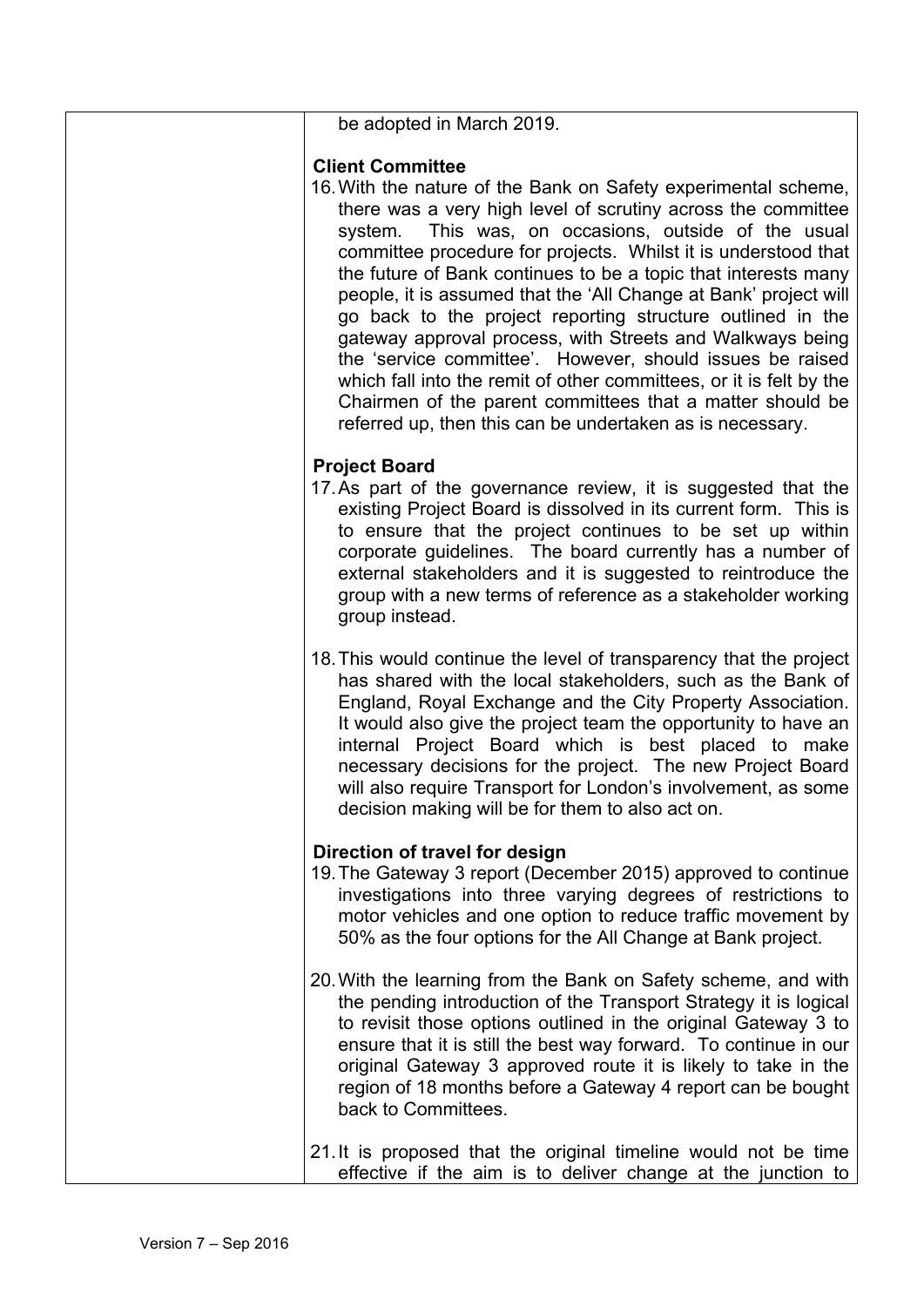| accommodate the growth of pedestrians through the area,<br>including the Bank station capacity upgrade, as soon as<br>possible. It is suggested that there are effectively three<br>strategic options for the direction the design could take from<br>where we are now; taking the experience and comments that<br>we have gained through the Bank on Safety project to date.                                                                                                                                                                      |
|----------------------------------------------------------------------------------------------------------------------------------------------------------------------------------------------------------------------------------------------------------------------------------------------------------------------------------------------------------------------------------------------------------------------------------------------------------------------------------------------------------------------------------------------------|
| 22. These strategic options are:<br>1. Work towards maximising the space available for<br>Place activity, including walking and<br>cycling<br>movement through the area with limited, if any,<br>vehicular movement;                                                                                                                                                                                                                                                                                                                               |
| 2. Work towards an enhancement of space available<br>for Place activity, including walking and cycling, with<br>space retained for other vehicle movements (type of<br>vehicle to be established); or                                                                                                                                                                                                                                                                                                                                              |
| 3. Retain ability for vehicle movements (type of vehicle<br>be established), improving the pedestrian<br>to<br>experience with greater space and priority, but little<br>activities.<br>for<br>Place<br>(effectively)<br>opportunity<br>operationally very similar to the existing situation,<br>with some changes).                                                                                                                                                                                                                               |
| 23. Below is a high-level overview of the scope that each<br>strategic option outlined above includes.                                                                                                                                                                                                                                                                                                                                                                                                                                             |
| <b>Strategic Option 1</b><br>24. To push towards the greatest amount of pedestrian priority<br>and greatest place opportunity that is possible:<br>Investigate the opportunity for a full vehicle closure (times<br>to be investigated), or<br>Four arms further restricted to vehicle movement than at<br>present.<br>The space between the buildings can then be designed to<br>give the desired lines of travel, whilst also providing amenity<br>of seating, shade, shelter and activity etc. to enhance the<br>place function as appropriate. |
| 25. Failing the ability to be able to achieve this extensive level of<br>place or pedestrian priority in the desired time frame, it may<br>be necessary to subsequently investigate the permutations of<br>Option 2 as a phased approach to achieving Option 1.                                                                                                                                                                                                                                                                                    |
| 26. Given that there is a lot more work to establish the viability of<br>the potential scenarios in Option 1, and the necessary<br>agreements from TfL (when considering re-routing several<br>bus routes), a Gateway 4 report would be anticipated to take                                                                                                                                                                                                                                                                                        |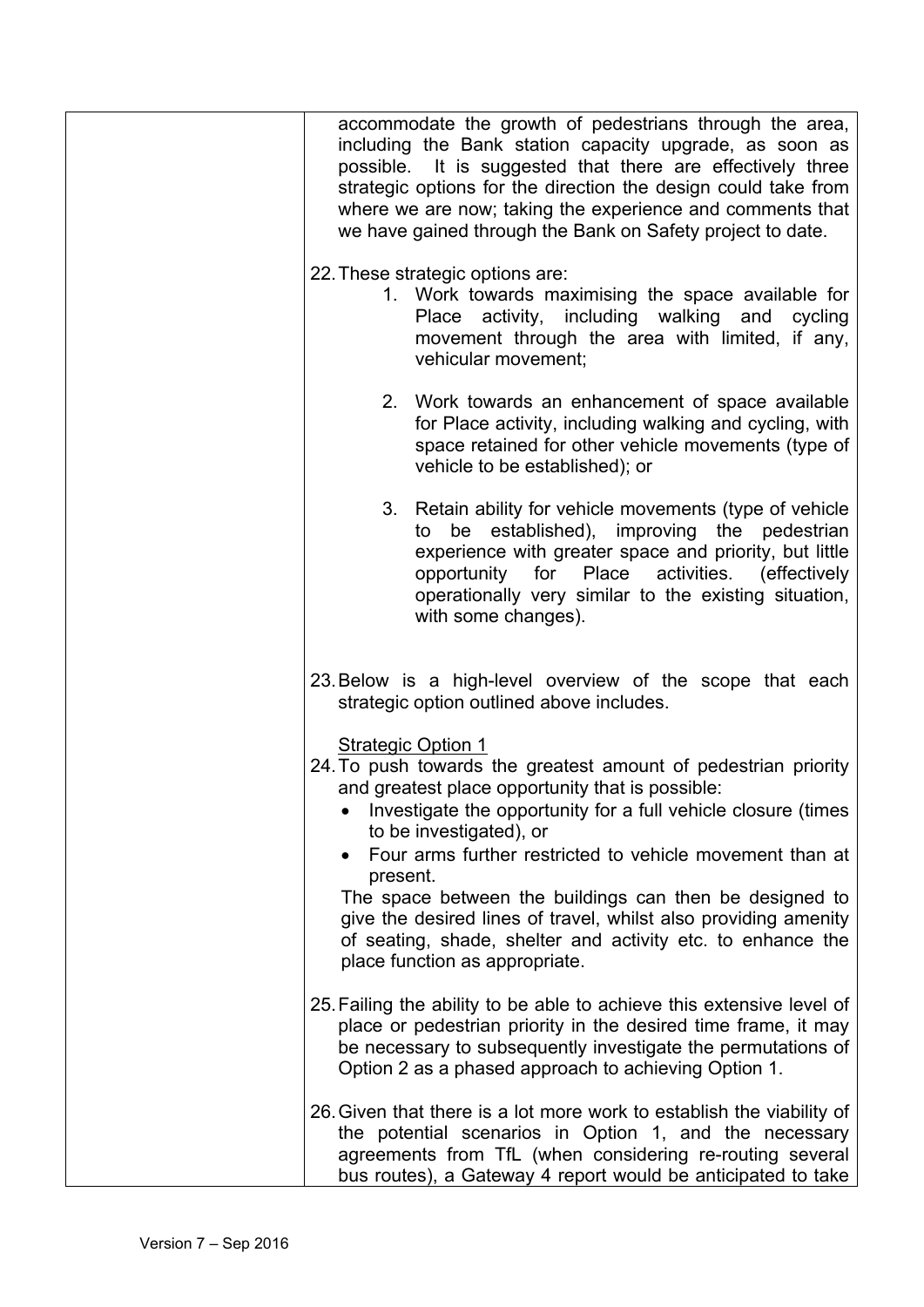| until approximately Spring 2020. Full detailed design would<br>still need to be established and a Gateway 5 is unlikely to be<br>achieved before summer 2021.                                                                                                                                                                                                                                                                                          |
|--------------------------------------------------------------------------------------------------------------------------------------------------------------------------------------------------------------------------------------------------------------------------------------------------------------------------------------------------------------------------------------------------------------------------------------------------------|
| <b>Strategic Option 2</b><br>27. Work towards an enhancement of the space available for<br>Place activity, including priority for walking and cycling, with<br>space retained for some other vehicle movements (type of<br>vehicle to be established). Within this option there is the<br>possibility of providing enhanced Place function, providing<br>amenity of seating, shade, shelter and activity etc. but to a<br>lesser extent than Option 1. |
| 28. It could be expected that the opportunity to restrict two or<br>three arms of the junction further to create pedestrian priority<br>corridors but with some vehicular access (types to be<br>established through design) to be the main focus of this<br>approach.                                                                                                                                                                                 |
| 29. It's anticipated that a Gateway 4 could be expected by<br>Members towards the end of 2019/early 2020, with a possible<br>Gateway 5 late 2020/ early 2021. This strategic option is<br>recommended for approval for the way forward.                                                                                                                                                                                                                |
| <b>Strategic Option 3</b><br>30. This option is essentially the same division of place and<br>vehicle movement as is currently in in place under Bank on<br>Safety.                                                                                                                                                                                                                                                                                    |
| 31. However, this option offers the opportunity to refine what has<br>already been achieved, including the investigation into the<br>revision of vehicle types allowed, timings of operation and<br>whether any further turning movements can be restricted. The<br>opportunity to investigate a limited east/west route specifically<br>for taxis would fall into this option.                                                                        |
| 32. This option would be the simplest to achieve. Some work is<br>already underway to be presented to Members in early 2019<br>to widen footways and to help improve behaviour in the<br>junction using temporary materials under the Bank on Safety<br>Project.                                                                                                                                                                                       |
| 33. This option does not offer significant opportunity to provide<br>added Place function for the community, further improvement<br>to air quality at the junction, or significant relief of pedestrian<br>crowding. It would be anticipated that a Gateway 4/5 report<br>could be with Members in the autumn of 2019.                                                                                                                                 |
| Overall<br>34. In Appendix 2 there is a matrix looking at how the above three                                                                                                                                                                                                                                                                                                                                                                          |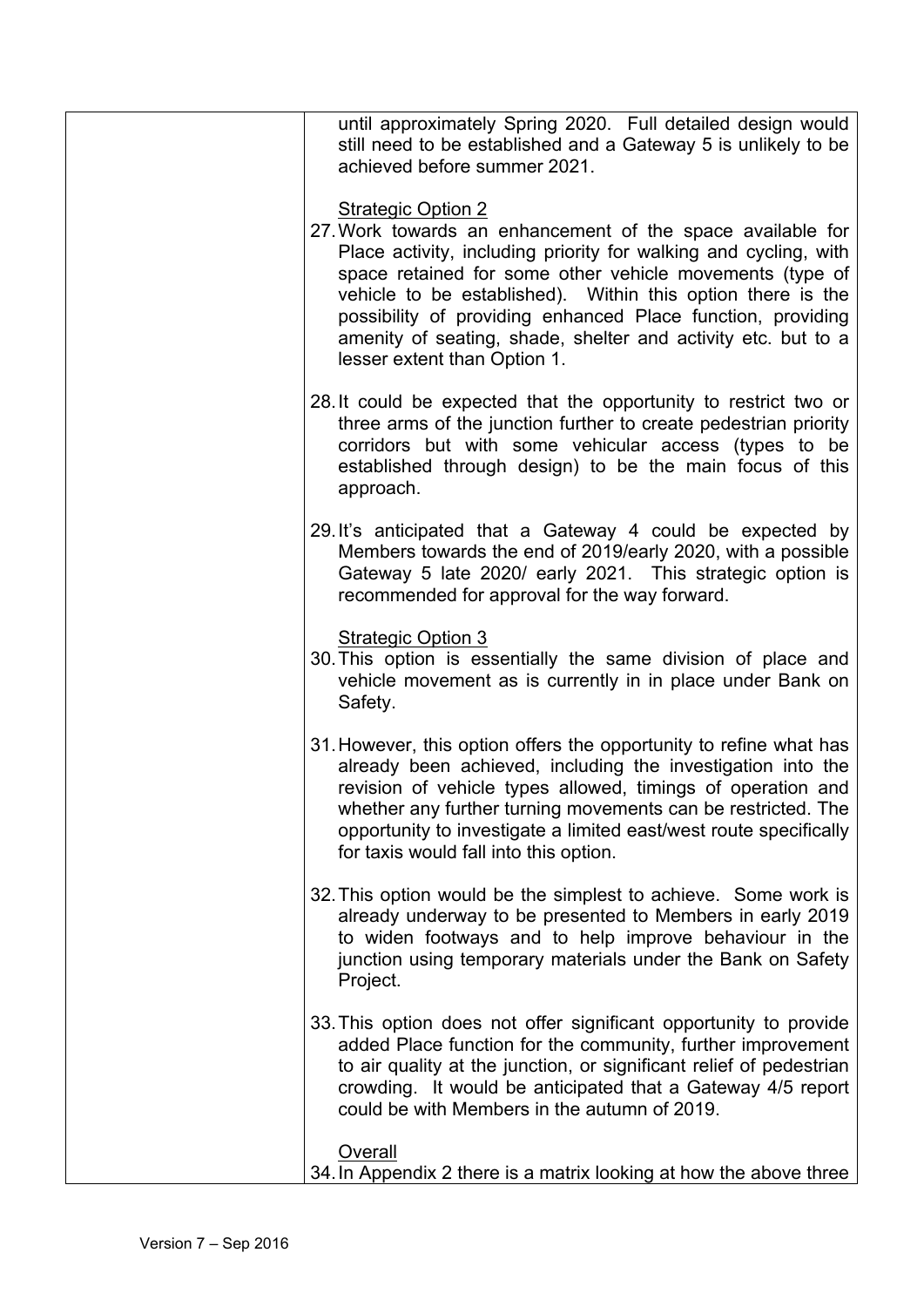| strategic options might perform against:<br>the projects objectives,<br>$\bullet$                                                                                                                                                                                                                                                                                                                                                                                                 |
|-----------------------------------------------------------------------------------------------------------------------------------------------------------------------------------------------------------------------------------------------------------------------------------------------------------------------------------------------------------------------------------------------------------------------------------------------------------------------------------|
| the potential impact on some of the key considerations of<br>$\bullet$<br>for the future design; and<br>the potential risk to deliverability.                                                                                                                                                                                                                                                                                                                                     |
|                                                                                                                                                                                                                                                                                                                                                                                                                                                                                   |
| 35. In Appendix 3, 4 and 5 are some illustrative sketches to give<br>an impression of what could be achieved with the different<br>levels of space reallocation from an aesthetics perspective.                                                                                                                                                                                                                                                                                   |
| 36. For Strategic Options 1 and 2 there is still a lot of technical<br>work to be undertaken to ascertain the best balance of use,<br>understand traffic reassignment and its achievability, as well<br>as the probable engineering difficulties of constructing above<br>the underground station and within a conservation area.<br>Depending upon the Strategic Option taken, a more detailed<br>programme and milestones report will be presented to<br>Members in April 2019. |
| 37. Members are being asked to determine what level of place<br>they want to achieve with the long-term project. Officers can<br>then begin to start detailed feasibility studies within that<br>strategic option and the necessary technical work, such as<br>any necessary traffic modelling and pulling together the<br>information for the associated future equality analysis.                                                                                               |
| 38. Within each of the above options, there will still be decisions<br>needed to determine things such as:<br>• The routing of vehicle movements;<br>The appropriate traffic mix either near to, or across, the<br>current junction;<br>Timings of the operation; and<br>How the space should be used to fulfil a sense of Place.<br>Members are not being asked to make these decisions now.                                                                                     |
| 39. Defining Members preference for a place and movement<br>function split at this stage will enable officers to focus on<br>delivering change more in time with the Bank station capacity<br>It should be noted that if it is requested that the<br>project.<br>focus of work is wider spread, and covers two or all of these<br>options, the ability to scope so many scenarios thoroughly is<br>likely to lengthen the time to deliver and complete any final<br>solution.     |
| 40. Members may want to consider a phased approach to change<br>at Bank, incrementally building as other policy initiatives for<br>traffic management take effect. For example, Members may<br>want to aspire to a vehicle free junction in the future, but<br>believe that in the medium term, option 2 would provide an<br>opportunity to improve the area and could be designed as a                                                                                           |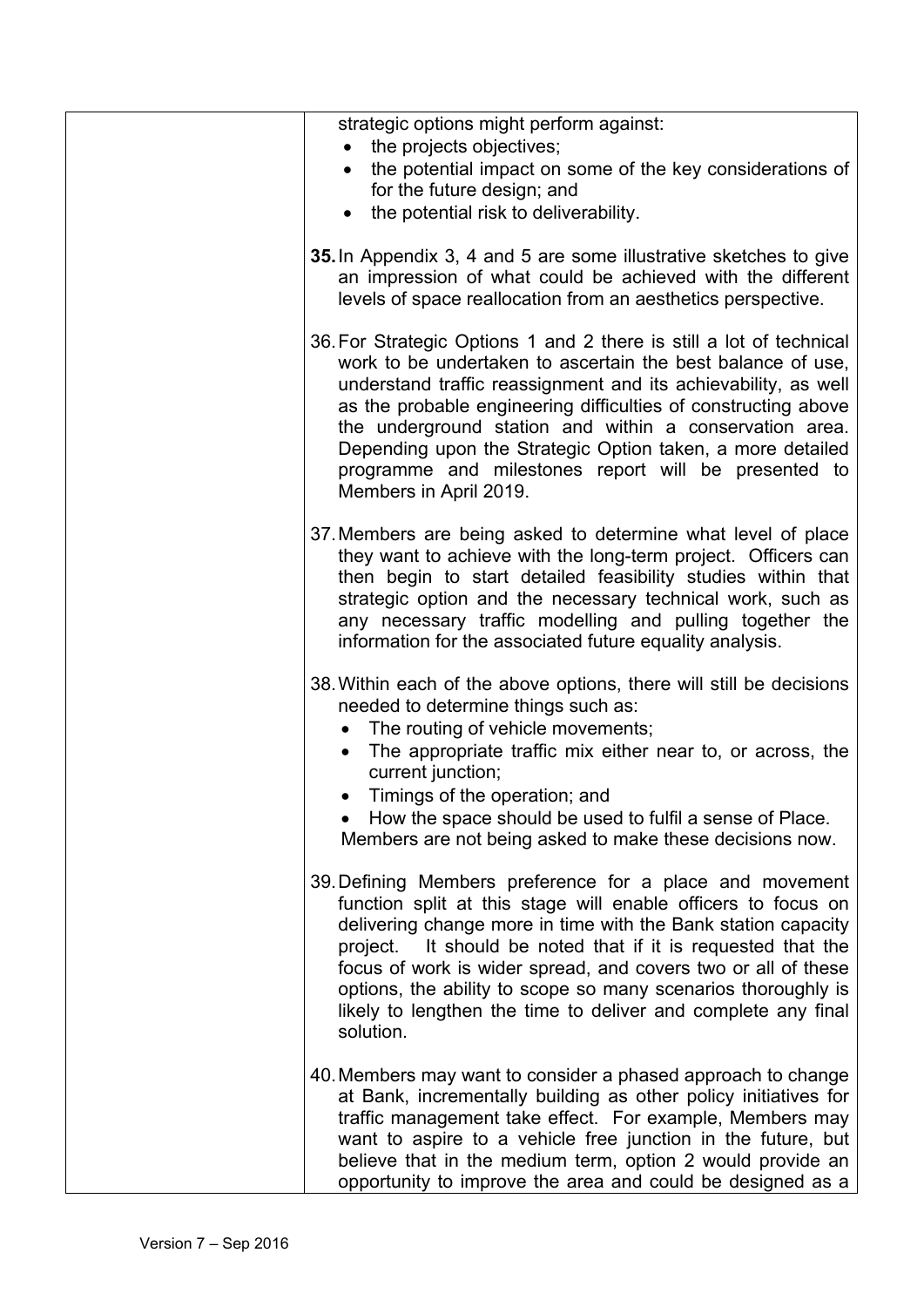| stepping stone for further improvement at a later date. In the<br>long run this approach is likely to cost more, but it may be<br>less controversial and deliver the greatest amount of change.<br>However, the decision of where we first should aim to<br>rebalance the priority and space at Bank is still required.<br>41. Whichever option is agreed the design approach will be to<br>consider a calm scheme which provides a setting for the<br>listed buildings which surround the junction. We would seek<br>to use materials in accordance with the City's Public Realm<br>SPD and that is fitting of the conservation area. Lighting of<br>the space and setting is likely to be an area that is considered<br>as part of the long-term design in accordance with the City's<br>lighting strategy. The future design will be developed with<br>flexibility of use in mind and how this can all be achieved to<br>deliver value for money. |
|------------------------------------------------------------------------------------------------------------------------------------------------------------------------------------------------------------------------------------------------------------------------------------------------------------------------------------------------------------------------------------------------------------------------------------------------------------------------------------------------------------------------------------------------------------------------------------------------------------------------------------------------------------------------------------------------------------------------------------------------------------------------------------------------------------------------------------------------------------------------------------------------------------------------------------------------------|
| 42. On balance, officers recommend Strategic Option 2 as the<br>route forward. It offers the potential to deliver the key<br>objectives, is still likely to be challenging to achieve but<br>should be deliverable and the indicative programme aligns<br>with the London Underground programme at Bank.                                                                                                                                                                                                                                                                                                                                                                                                                                                                                                                                                                                                                                             |
| After this report<br>43. Once an option for developing scenarios is decided Officers<br>will work up the appropriate programme and costs for that<br>option, resetting the milestones for the project. This will<br>include detail on the costs to reach the next gateway report.<br>This will then be reported back to Members, with a view to<br>submitting this information for the April 2019 committee cycle.<br>Work on developing the feasibility scenarios will be<br>progressed in the meantime and initial work to get<br>consultancy<br>procurement of any necessary<br>support<br>underway.                                                                                                                                                                                                                                                                                                                                              |
| <b>Procurement</b><br>44. In the previous Gateway 3 report, it was agreed that<br>consultancy support for the All Change at Bank project would<br>be procured through the TfL Framework contract. Services<br>were not procured as it became apparent that the Bank on<br>Safety schemes success, or not, would shape the direction of<br>any long-term proposal. It is therefore appropriate to review<br>this option. A draft PT4 from is in Appendix 6 outlining the<br>options available which will be updated once a decision from<br>this report on the direction of the forthcoming design options<br>is agreed and therefore the scope of work is more defined.<br>This will subsequently be reported back to Members.                                                                                                                                                                                                                       |